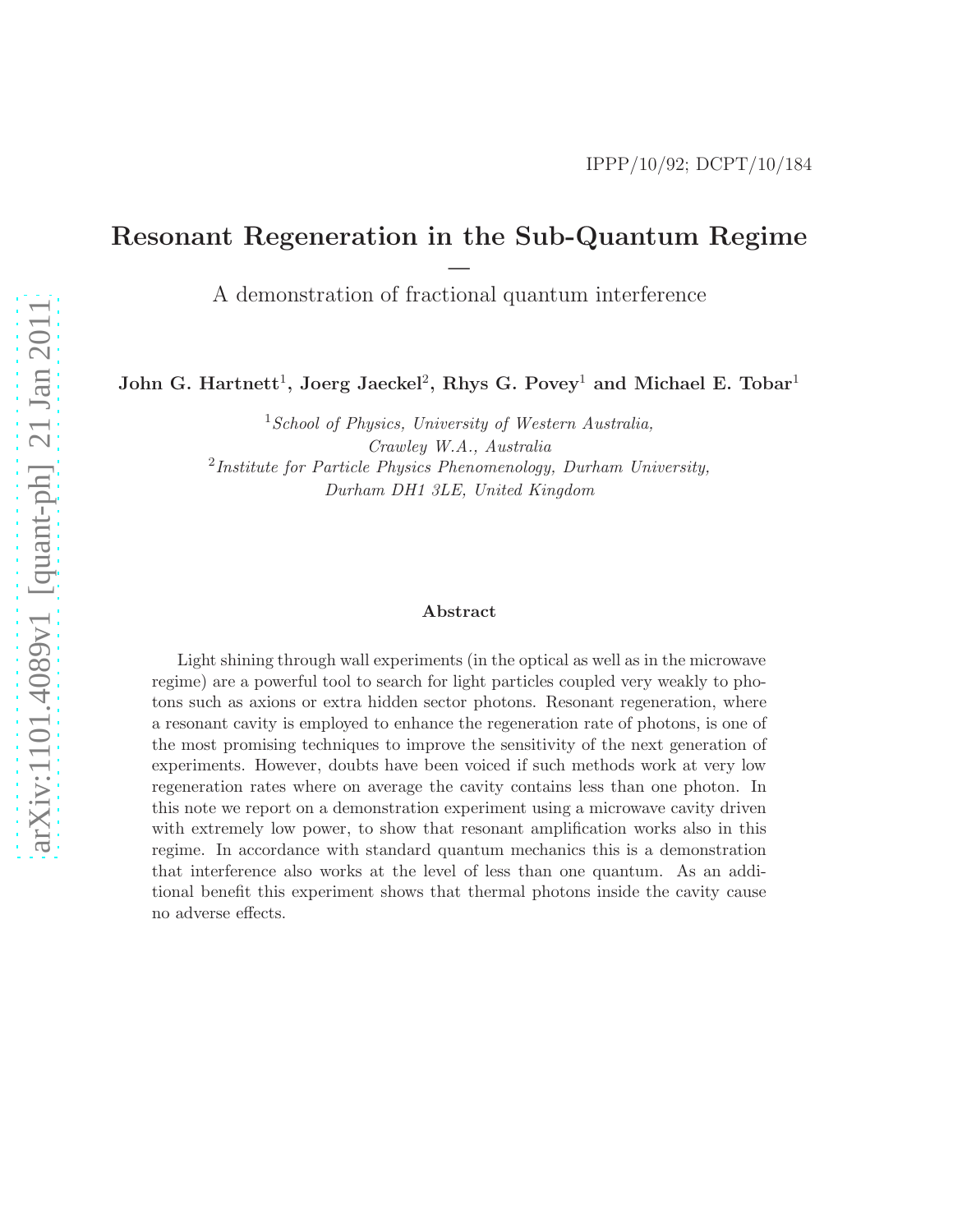

<span id="page-1-0"></span>Figure 1: Schematic of a "light shining through wall" experiment. An incoming photon  $\gamma$  is converted into a new particle X which interacts only very weakly with the opaque wall. It passes through the wall and is subsequently reconverted into an ordinary photon which can be detected.

### 1 Introduction

One of the most intriguing possibility for physics beyond the Standard Model is the existence of new light particles coupled only very weakly to the known particles. Indeed, such weakly interacting slim particles (WISPs) seem to be a feature of many extensions of the Standard Model based on field and string theory  $[1-12]$ . Prominent examples of these are axions and extra U(1) gauge bosons. Several astrophysical puzzles could be explained by the existence of such particles [\[13](#page-12-2)[–26\]](#page-13-0) giving more than just theoretical motivation for future experimental searches.

Already the last few years have seen dramatic improvements in laboratory searches. Most of this progress [\[27](#page-13-1)[–39\]](#page-14-0) has been obtained using the so-called light-shining-throughwalls  $(LSW)$  [\[1,](#page-12-0) [40,](#page-14-1) [41\]](#page-14-2) technique shown in Fig. [1.](#page-1-0) The idea is as follows. If an incoming photon is somehow converted into a WISP the latter can transverse an opaque wall without being stopped. On the other side of the wall the WISP could then reconvert into a photon<sup>[1](#page-1-1)</sup>. The "light" doesn't have to be optical but could, for example, be electromagnetic waves at microwave frequencies [\[37,](#page-14-3) [38,](#page-14-4) [43,](#page-14-5) [44\]](#page-14-6).

An important next step forward, promising many orders of magnitude improvement in sensitivity, will be the introduction of high quality resonators, i.e. cavities, both in the production and in the regeneration regions [\[43](#page-14-5)[–46\]](#page-14-7). In the production region this has already been pioneered<sup>[2](#page-1-2)</sup> by the ALPS experiment  $[36]$ . A high quality factor enhances the production and regeneration probability by the factor of the number of passes,  $N_{\text{pass}}$ , the light makes through the cavity. On the production side of the experiment this enhancement simply arises due to the fact that the light has a chance to be converted in each pass. Or, from a different point of view there is simply more light inside the cavity

<span id="page-1-1"></span><sup>&</sup>lt;sup>1</sup>In principle it does not have to be exactly one WISP traversing the wall. The photon could also convert into a number of virtual WISPs which after the wall recombine into a photon [\[42\]](#page-14-9). For example this could happen for minicharged particles.

<span id="page-1-2"></span><sup>2</sup> It should be noted that BFRT also used mirrors to enhance the production probability [\[28\]](#page-13-2), but the setup used was an optical delay line and not a cavity.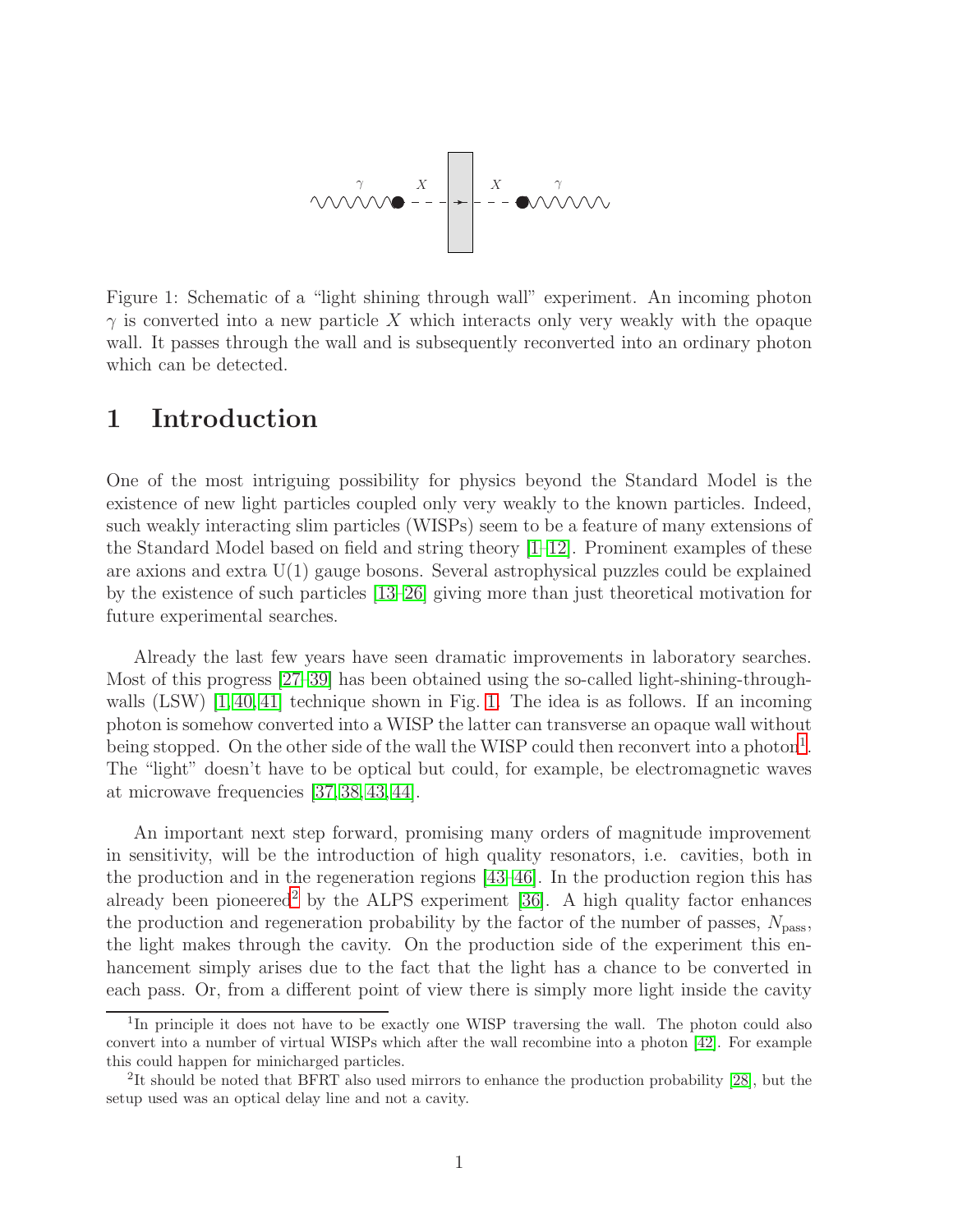and consequently a higher production rate of WISPs. On the regeneration side the story is slightly different. After all it is not the driving force, i.e. the WISPs, that is reflected back and forth inside the cavity. The number of WISPs inside the regeneration side is the same independent of there being a cavity or not. However, what happens is that the regenerated photons are reflected back and forth inside the cavity and their amplitudes add up leading to an enhancement proportional to the number of passes. In turn the total photon power inside the cavity which is proportional to the square of the amplitude inside is enhanced by  $N_{\text{pass}}^2$ . However, only a fraction of this power  $\sim 1/N_{\text{pass}}$  leaves the cavity. In total the detectable power output of the cavity is therefore enhanced by  $N_{\text{pass}}$ .

The enhancement in this "resonant regeneration" is based on the positive interference of the photon wave inside the cavity. Now, one can ask whether this interference still works if the regenerated power is so low that on average there is less than one photon inside the cavity? [\[47\]](#page-14-10) This is the main question addressed in this note. We begin with a short theoretical argument and then describe an experiment to demonstrate this sub-quantum interference. Beyond its purpose to explicitly demonstrate that resonant regeneration works even in the regime where the cavity contains less than one photon this experimental setup can also be viewed as a nice and simple demonstration of "less than one photon interfering with itself". In a way this experiment is an alternative version of a double slit experiment [\[48\]](#page-14-11) demonstrating interference on the single quantum level.

Finally, it should be noted that as we are only concerned with the regeneration side the following arguments and demonstration not only apply to LSW experiments but they are, of course, equally applicable to axion dark matter searches [\[49,](#page-14-12) [50\]](#page-14-13) which rely on an external WISP source and consist of just the regeneration part of an LSW experiment.

## <span id="page-2-0"></span>2 Theoretical considerations

### 2.1 When do we reach the sub-quantum regime?

The first question one might have, of course, is if this is really relevant for current or near future LSW experiments. To see that this is the case let us calculate the power output of a cavity filled with 1 photon. Let us first consider the ideal case where the only way the cavity loses energy is by photons leaving the cavity towards the detector. In this case we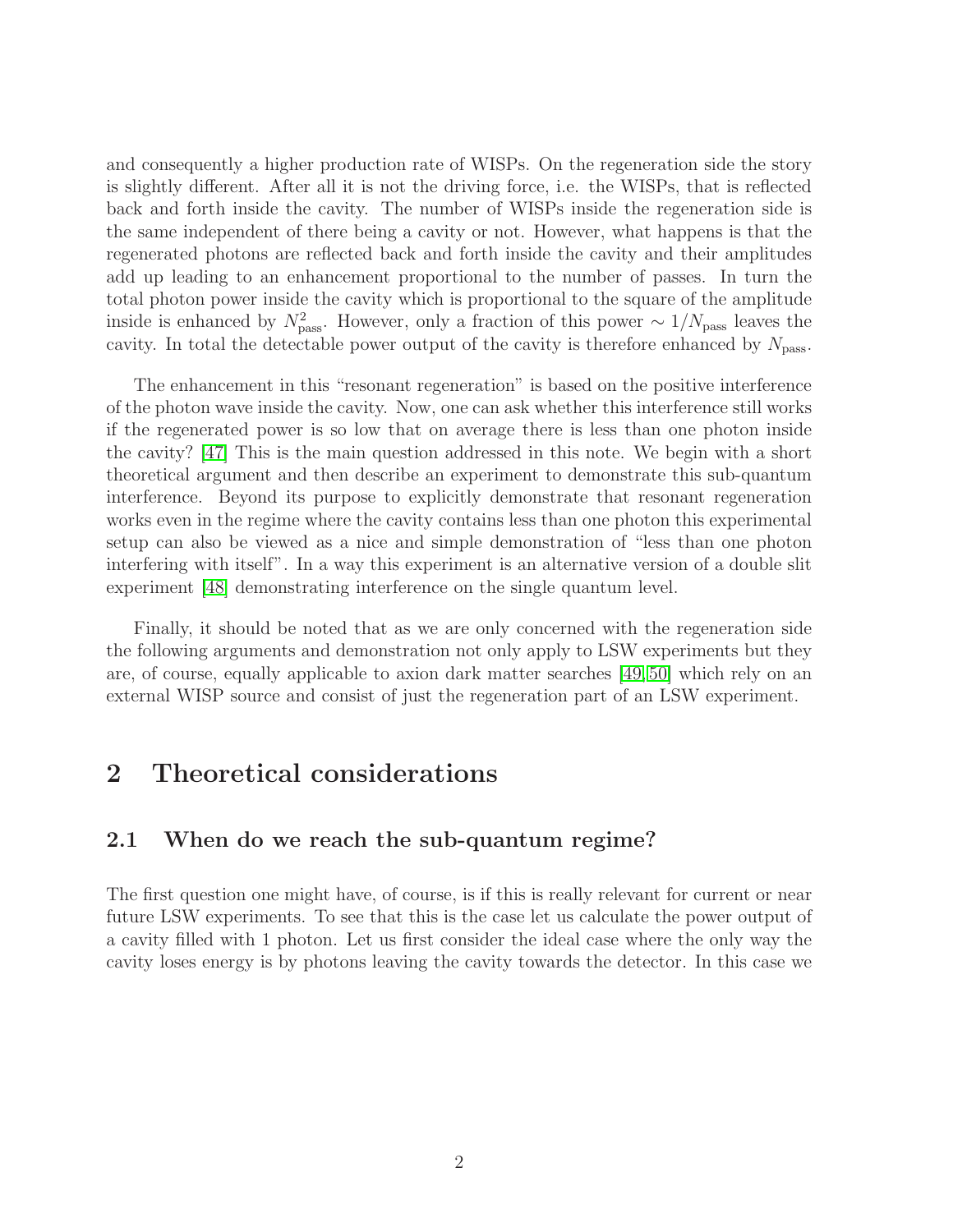have

<span id="page-3-2"></span>
$$
P_{\text{out}} = P_{\text{loss}} = \omega \frac{E_{\text{stored}}}{Q} = \frac{\hbar \omega^2}{Q} \tag{2.1}
$$
\n
$$
= 4.2 \times 10^{-20} \text{W} \left(\frac{f}{\text{GHz}}\right)^2 \left(\frac{10^5}{Q}\right)
$$
\n
$$
= 1.9 \times 10^{-15} \text{W} \left(\frac{\mu \text{m}}{\lambda}\right) \left(\frac{10^5}{\mathcal{F}}\right) \left(\frac{\text{m}}{\ell}\right),
$$

where Q is the quality factor of the cavity<sup>[3](#page-3-0)</sup> and  $\omega$  is the angular frequency of the light. In the second and third line we have calculated the power for typical values for a microwave resonator of frequency f and for an optical system with wavelength  $\lambda$  and a Fabry-Perot cavity of finesse  $\mathcal F$  and length  $\ell$ . In both cases the power at which the sub-quantum regime is reached is well within achievable detector sensitivities.

Therefore the question what happens when the power levels drop into the region when there is less than one quantum inside the cavity is indeed relevant for future experiments. Let us now give a brief argument why we think that resonant amplification also works in this regime. To be specific let us consider an ideal laser generating a plane wave of fixed frequency. This then turns into a plane wave of WISPs which arrive at our detector cavity where a plane wave of regenerated photons appears. The plane wave of regenerated photons is a momentum (and energy) eigenstate and as such we have no information on where the photon actually is. Accordingly interference can happen between different "parts" of one photon (and this is all we need for the resonant amplification to occur). This is in complete analogy to what happens in a double slit experiment, where one observes interference even when at any given time only "half" of a photon goes through each slit.

#### 2.2 An analogy to the double-slit experiment

Interference in a cavity is indeed very similar to the famous double-slit experiment [\[48\]](#page-14-11). To see this let us consider a Fabry-Perot cavity as an example (in other resonators the results would be analogous). Let us shine a plane wave of light at an angle  $\theta$  into our cavity as depicted in Fig. [2.](#page-5-0) The total transmitted amplitude will then be the sum of all the transmission amplitudes  $T_k$  where k denotes the number of passes through the cavity,

<span id="page-3-1"></span>
$$
T_{\text{trans}} = T_1 + T_2 + \dots = T \sum_{k=0}^{\infty} R^k \exp(ik\delta) = \frac{T}{1 - R \exp(i\delta)},
$$
 (2.2)

<span id="page-3-0"></span> $3$ To be precise the  $Q$  here is the loaded quality factor of the cavity. In the idealized case considered in this section all "losses" are due to the photons leaving the cavity towards the detector. Therefore the coupling to the detector determines the loaded Q.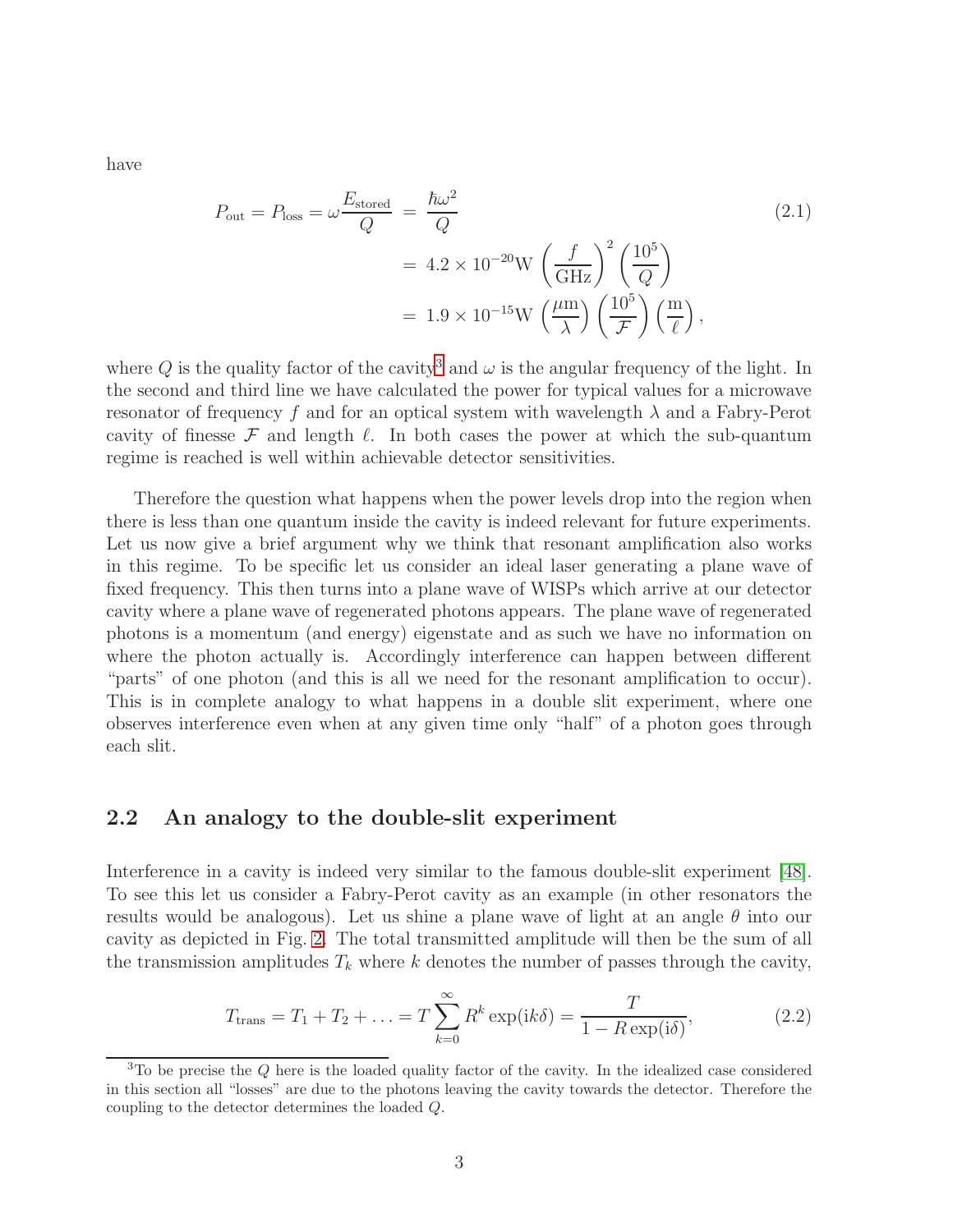where  $T = (1 - R)$  is the transmission amplitude in one pass, R is the amplitude for reflection back to the exit mirror and  $\exp(i\delta)$  accounts for the phase accumulated in one pass through the cavity. The transmission probability is given by  $|T_{trans}|^2$ .

As we can see the transmission amplitude is exactly the sum over all possible paths/passes just as in a double slit experiment. The phase difference between the passes is given by

$$
\delta = \frac{2\pi}{\lambda} 2n\ell \cos(\theta),\tag{2.3}
$$

where  $\lambda$  is the incident (vacuum) wavelength, l is the spacing between the mirrors and n is the refractive index. For real R (pure reflection) close to 1 the transmission is strongly peaked for  $\delta = 0$ . This can be achieved by varying  $\theta$  and we obtain a spatial interference pattern just as in the original double slit experiment. Alternatively we can, however, also observe the same interference pattern by varying the wavelength, i.e. the frequency.

The higher the reflectivity  $R$ , i.e. the closer it is to 1 the stronger the interference pattern is peaked. Now, since  $N_{\text{pass}} \approx 1/(1-R)$ , R closer to 1 means that more paths/passes effectively contribute to the geometric sum, Eq. [\(2.2\)](#page-3-1). In other words the (inverse) width of the interference peak is a measure of the number of paths/passes that interfere. The transmission probability is given by (for simplicity we use  $\cos(\theta) = 1$  and  $n = 1$  from now on),

<span id="page-4-0"></span>
$$
|T_{\text{trans}}|^2(\omega) = \frac{1}{1 + \frac{2R}{(1 - R)^2} (1 - \cos(\delta))}
$$
\n
$$
\approx \frac{1}{1 + 4\left(\frac{\omega - \omega_{\text{res}}}{\omega_{\text{res}}}\right)^2 \left(\frac{\omega\ell/c}{1 - R}\right)^2} = \frac{1}{1 + 4Q^2 \left(\frac{\omega - \omega_{\text{res}}}{\omega_{\text{res}}}\right)^2}, \quad \text{for} \quad \delta, (1 - R) \ll 1,
$$
\n(2.4)

and the width  $\Delta\omega$  of this resonance curve is

$$
\frac{\Delta\omega}{\omega} = \frac{1 - R}{\omega\ell/c} = \frac{1}{N_{\text{pass}}\omega\ell/c} = \frac{1}{Q} \quad \text{for} \quad (1 - R) \ll 1. \tag{2.5}
$$

In the last equalities we have used that the quality factor is also directly related to the width of the resonance curve.

### 2.3 Thermal photons and noise

So far we have completely ignored the issue of thermal noise. The thermal noise spectrum of a cavity is given by,

$$
\frac{dP_{\text{noise,out}}}{d\omega} = \frac{1}{2\pi} \frac{\hbar\omega}{\exp\left(\frac{\hbar\omega}{k_B T}\right) - 1} \frac{1}{1 + 4Q^2 \left(\frac{\omega - \omega_{\text{res}}}{\omega_{\text{res}}}\right)^2}.
$$
(2.6)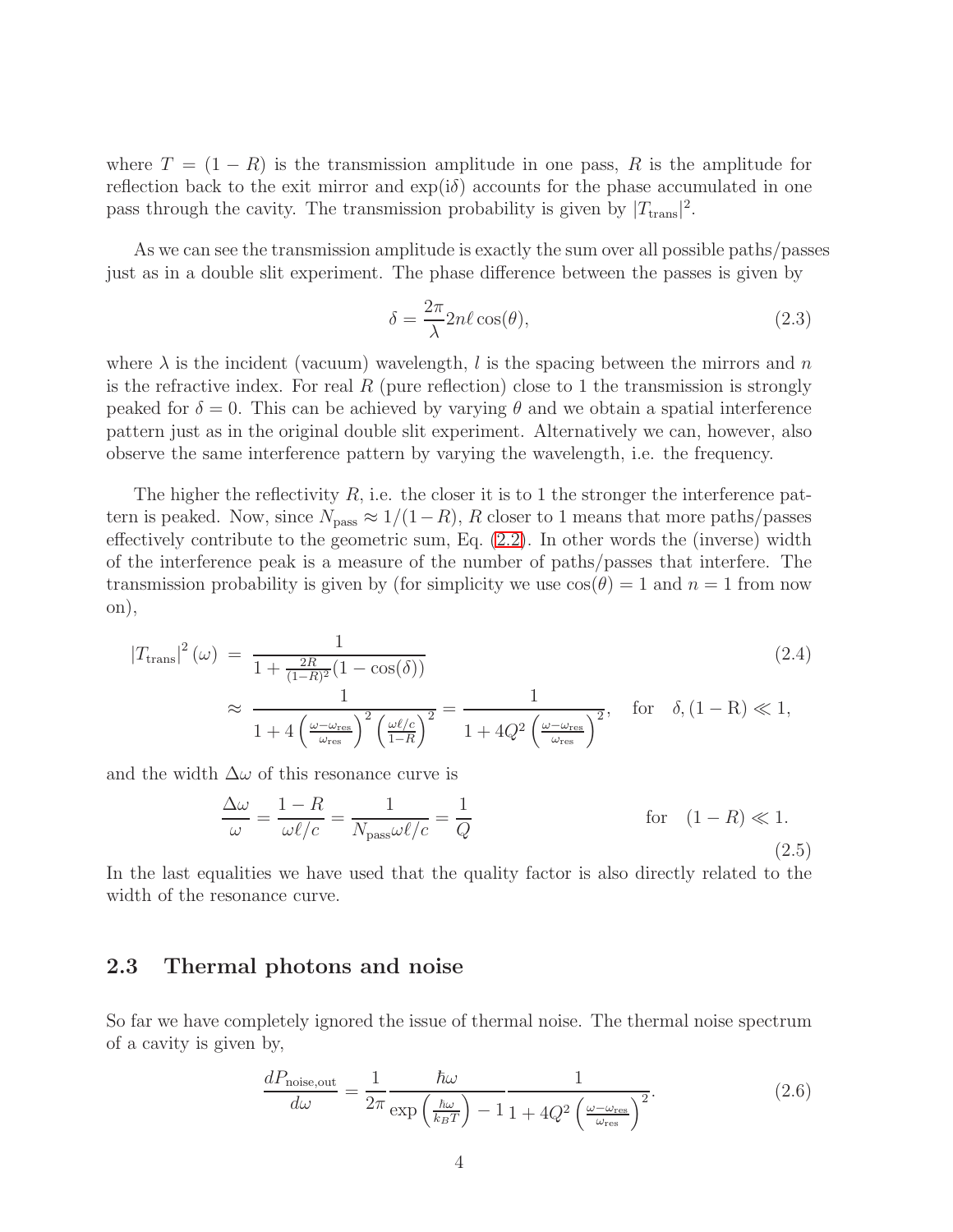<span id="page-5-0"></span>

Figure 2: Light path inside a Fabry-Perot cavity.

Integrating over frequencies we obtain the total noise power coming out of the cavity,

$$
P_{\text{noise,out}} = \frac{\hbar \omega_{\text{res}}^2}{Q} \frac{1}{4} \frac{1}{\exp\left(\frac{\hbar \omega_{\text{res}}}{k_B T}\right) - 1}, \quad \text{for} \quad Q \gg 1. \tag{2.7}
$$

Note that the last factor is basically the Bose-Einstein occupation number of counting the thermal photons inside the cavity whereas the first factor is the same as in Eq. [\(2.1\)](#page-3-2). Therefore, if the number of photons inside the cavity is large, the thermal noise becomes relevant, even before we reach the regime where there is less than 1 "signal" photon inside the cavity.

The occupation number strongly depends on the frequency and the temperature. In the optical regime  $\hbar\omega \sim 1$  eV. Then even at room temperature,  $k_BT \sim 1/40$  eV the thermal noise is highly suppressed due to the exponential factor. However, in the microwave regime we have  $\hbar\omega \sim (1 - 100)\mu\text{eV} \ll 1/40\text{eV}$ . Then the number of thermal photons is much bigger than 1 and thermal noise becomes important even before we reach the subquantum regime. Since we performed our measurement in the microwave regime, let us briefly consider this latter case.

The fact that there are actually many thermal photons inside the cavity naturally raises the question whether this (a) affects the interference in our cavity and, (b) more practically, can we filter our signal from the thermal noise?

At least theoretically the thermal photons should not cause any problems with the interference. To a very good approximation photons do not interact with themselves and therefore the presence of thermal photons should not change the behavior of our "signal" photons. So (a) should not be a problem. Nevertheless, a positive result of our measurement also demonstrates this aspect.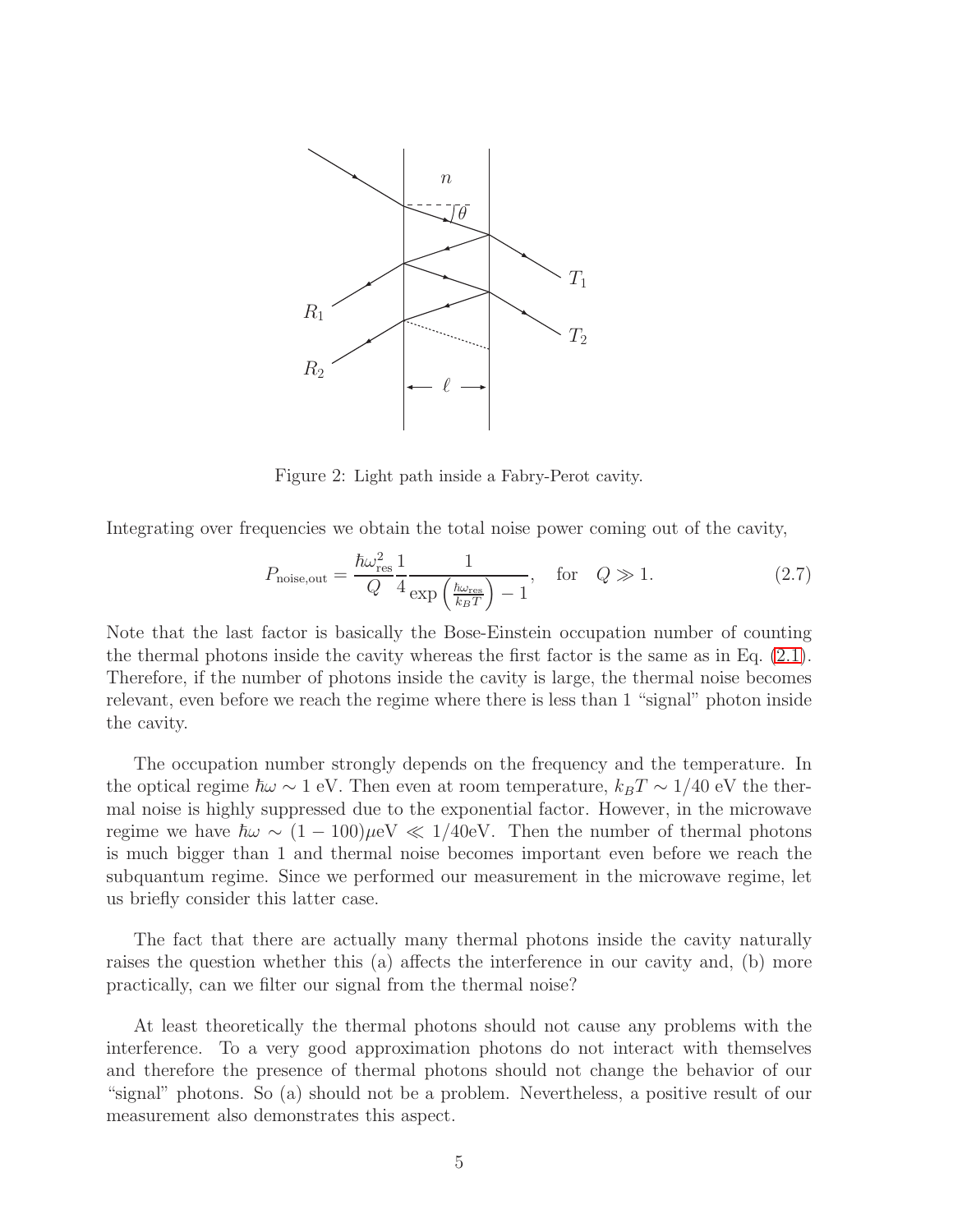The practical question (b) is more problematic but there is an easy way to solve this issue. If the "signal" has a very narrow frequency bandwidth, then one can search for a signal only at this precise frequency. To do this we basically perform a Fourier transform of the output and study the output power as a function of the frequency (this can be done using a so-called spectrum analyzer; for the specific case of LSW experiments this technique has been discussed in [\[51\]](#page-14-14)). Then we only have to compare our signal to the total noise in this (narrow) frequency bin,

$$
P_{\text{noise}} = \frac{dP_{\text{noise,out}}}{d\omega} \delta\omega,\tag{2.8}
$$

where

$$
\delta\omega = \text{Max}(\delta\omega_{\text{resolution}}, \delta\omega_{signal}),\tag{2.9}
$$

and  $\delta\omega_{\text{resolution}}$  is the frequency resolution of the measurement and  $\delta\omega_{\text{signal}}$  is the bandwidth of the signal.

Note that the frequency resolution of the measurement is directly related to the measurement time  $t_{\text{measure}}$ ,

$$
\delta\omega_{\text{resolution}} \gtrsim \frac{2\pi}{t_{\text{measure}}}.\tag{2.10}
$$

In order to measure the transmission probability, Eq. [\(2.4\)](#page-4-0), at powers in the (sub-)quantum regime, Eq. [\(2.1\)](#page-3-2), we need to make sure that the resolution bandwidth is sufficiently small. In the limit  $k_BT \gg \hbar\omega$  we need,

<span id="page-6-0"></span>
$$
\delta f_{\text{resolution}} = \frac{\delta \omega_{\text{resolution}}}{2\pi} \le \frac{\hbar \omega_{\text{res}}^2}{k_B T Q} \left(\frac{S}{N}\right)^{-1} = 10 \,\text{Hz} \left(\frac{f}{\text{GHz}}\right)^2 \left(\frac{300K}{T}\right) \left(\frac{10^5}{Q}\right) \left(\frac{S}{N}\right)^{-1},\tag{2.11}
$$

where  $S/N$  denotes the desired signal to noise ratio.

## 3 Experimental setup and results

In the previous section we have seen that the small width of the resonance curve arises because a large number of passes interferes which each other. Indeed the width of the resonance curve is a direct measure of the number of passes effectively contributing to the interference.

As discussed in the introduction the (positive) interference of a large number of passes is what is needed for resonant regeneration. Therefore, if we find a narrow resonance curve even at very low input power (such that on average there is less than one photon inside the cavity) we establish this necessary prerequisite for resonant regeneration.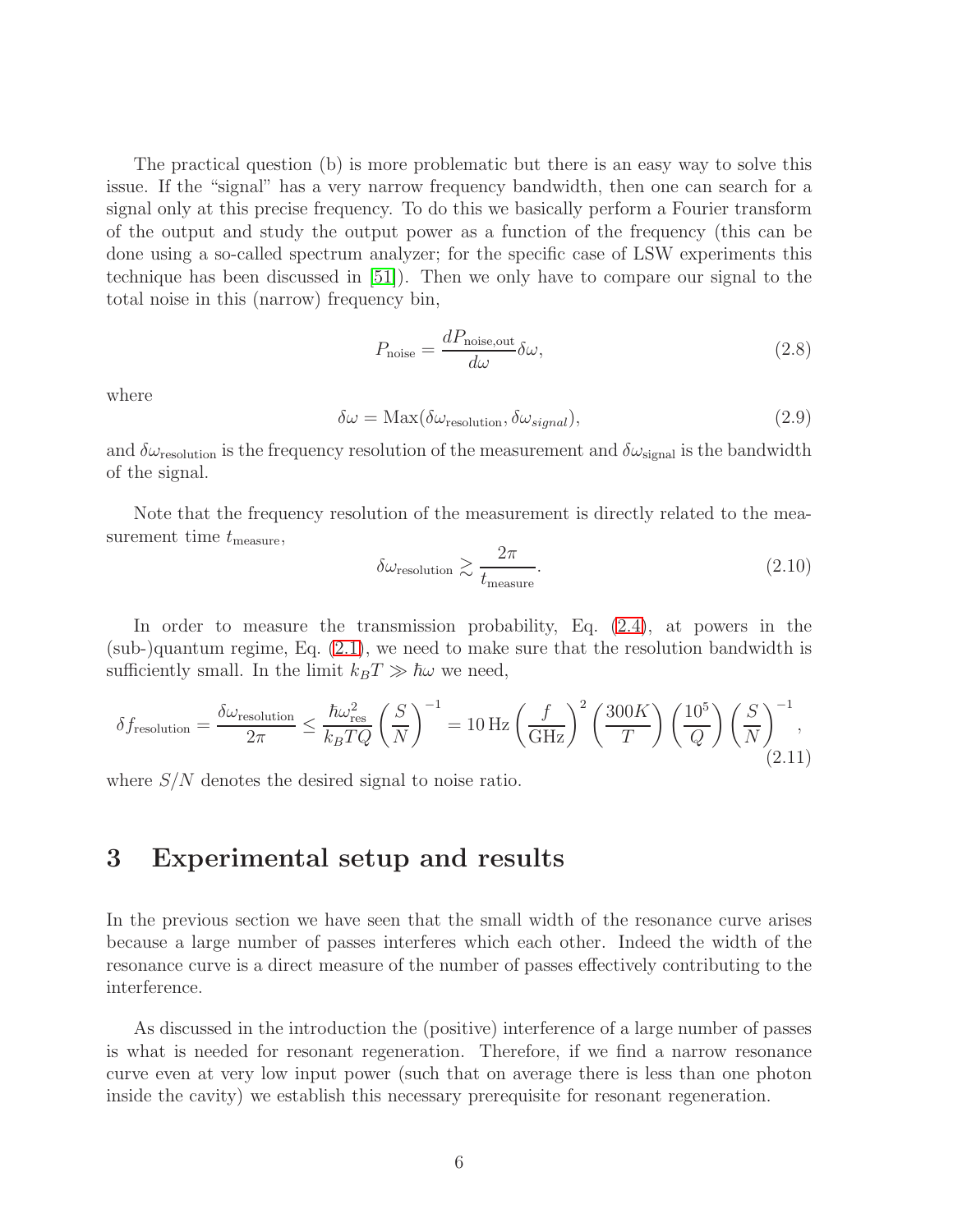<span id="page-7-0"></span>

Figure 3: Experimental setup to measure the resonance curve of a cavity at very low input power and correspondingly low power stored inside the cavity. The power output of the generator is fed through a series of attenuators to achieve the desired low incident power into the cavity. The output signal is amplified using a very low noise amplifier and mixed (multiplied) with a fixed frequency signal from a second generator to down convert it to baseband. The resulting low frequency signal is then filtered, further amplified and analyzed using a FFT spectrum analyzer.

### 3.1 Experimental setup

From the above discussion we see that in order to demonstrate the necessary interference for resonant regeneration we need to measure the resonance curve at very low input powers such that on average there is less than one photon inside the cavity.

To do this we used an experimental setup (as shown in Fig. [3\)](#page-7-0) in the microwave frequency range  $f \sim 10 \text{ GHz}$ . At first glance this seems more difficult as the power below which the experiment would be in the sub-quantum regime is smaller for lower frequencies (see Sect. [2.1\)](#page-2-0). However, there are two advantages which more than offset this. Firstly, in the microwave regime even very low power of the order of 10<sup>−</sup><sup>20</sup> W is well within the detectable range. Secondly, and perhaps even more importantly, microwave generators can be tuned in frequency such that we can easily sweep through a band of frequencies around the resonance and measure the resonance curve.

Therefore, we used the setup shown in Fig. [3](#page-7-0) which allowed us to measure the resonance curve of a fixed cavity at different levels of input power, corresponding to different numbers of photons inside the cavity.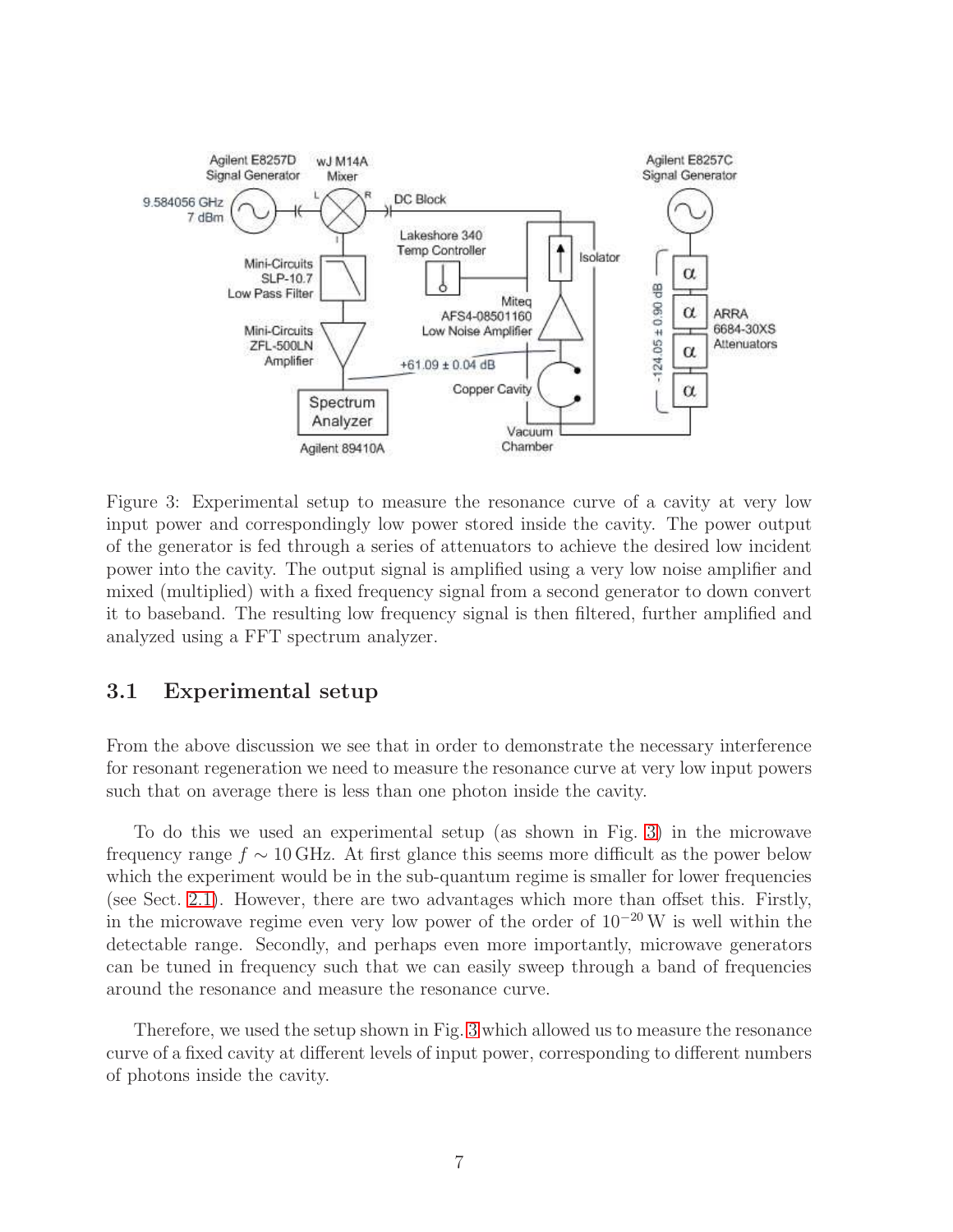Our setup (shown in Fig. [3\)](#page-7-0) consisted of a microwave generator which we used to generate a high resolution signal with variable frequencies between 9.588 GHz and 9.593 GHz. Note, that although the frequency of the generator is variable, once a specific frequency is chosen, the frequency width of the generated signal is extremely narrow and can be neglected in the analysis.

The generated output goes through a chain of attenuators which reduce the signal power by more than 12 orders of magnitude (−124 dB). This allowed us to achieve the very low power levels necessary to probe the quantum regime. This signal was then fed into a copper cavity (with resonance frequency  $f_{\text{res}} = 9.590 \text{ GHz}$ ) for which we intended to observe interference by measuring the resonance curve.

To avoid any drift in the cavity resonance frequency the cavity was placed in a vacuum chamber and kept at a stable temperature  $T = 305.4 \text{ K}$ . The vacuum chamber also serves as a layer of shielding to avoid picking up external electrical noise. The transmitted signal is then amplified using a low noise amplifier (which was also located inside the vacuum chamber). The amplified signal was then mixed with a 9.584 GHz signal from a second generator and filtered through a low pass filter to obtain a signal in the MHz range which was analyzed on a FFT spectrum analyzer.

To achieve a sufficient reduction of the thermal noise we need sufficiently good frequency resolution on our spectrum analyzer. For the lowest input power we chose  $\delta f_{\text{resolution}} = 1 \text{ Hz}$ 

### 3.2 Results

Before analyzing our results we note that to account for the finite coupling of the cavity on the input and the output ports we have to slightly modify Eqs. [\(2.4\)](#page-4-0) and [\(2.1\)](#page-3-2). For the transmitted power we have,

<span id="page-8-0"></span>
$$
P_{\text{trans}} = P_{\text{inc}} \frac{4\beta_1 \beta_2}{(1 + \beta_1 + \beta_2)^2} \frac{1}{1 + 4Q_L^2 \left(\frac{\omega - \omega_{\text{res}}}{\omega_{\text{res}}}\right)^2},\tag{3.1}
$$

where  $\beta_1$  and  $\beta_2$  are the couplings on the input and output ports, respectively, and  $Q_L$  is the loaded Q-factor. The energy stored inside the cavity is given by,

<span id="page-8-1"></span>
$$
E_{\text{stored}} = P_{\text{inc}} \frac{Q_L}{\omega} \frac{4\beta_1}{(1 + \beta_1 + \beta_2)^2} \frac{1}{1 + 4Q_L^2 \left(\frac{\omega - \omega_{\text{res}}}{\omega_{\text{res}}}\right)^2}.
$$
(3.2)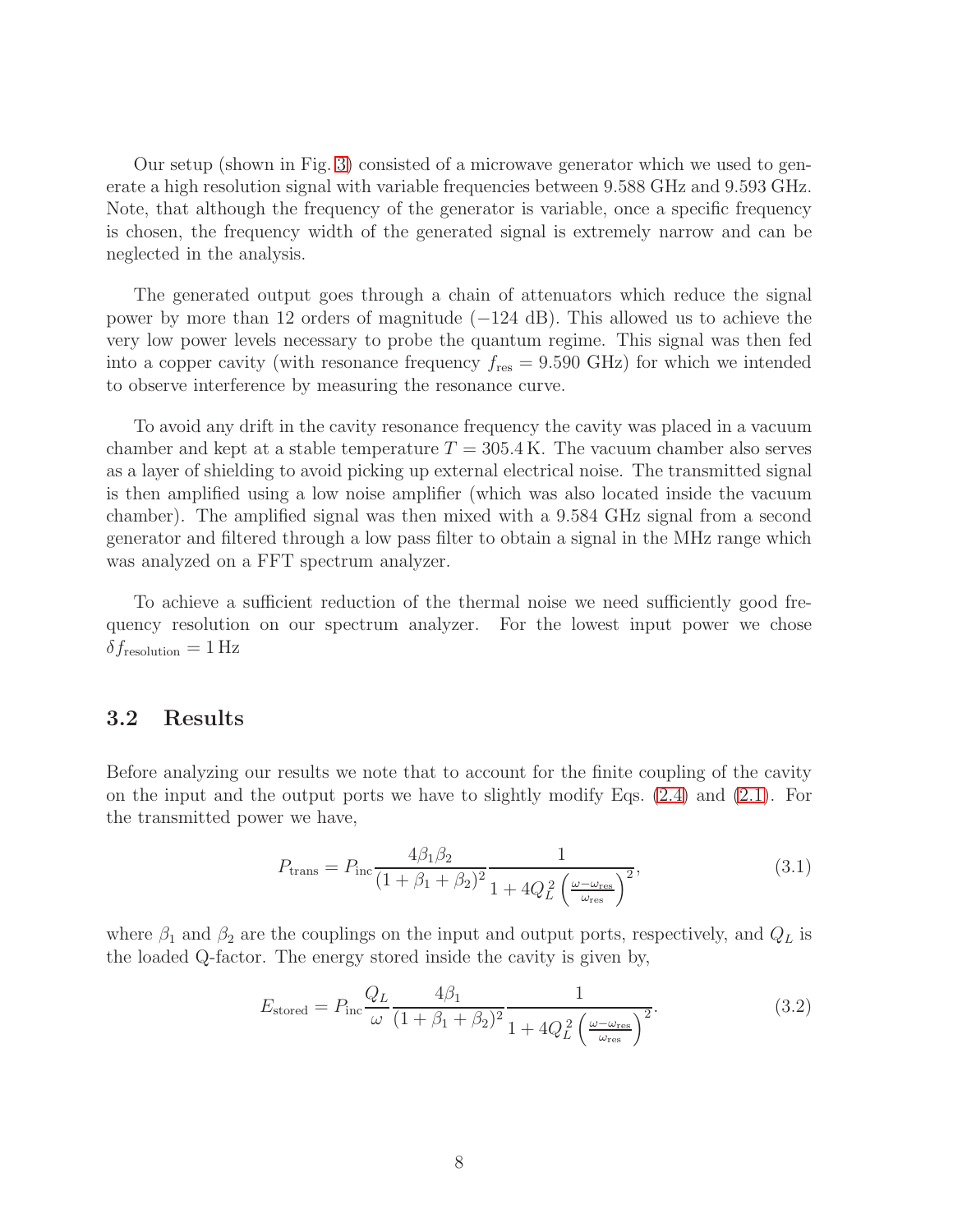<span id="page-9-1"></span>

Figure [4](#page-9-0): Measured resonance line shapes for various input powers<sup>4</sup>. From top to bottom the input power was  $-55$  dBm,  $-125$  dBm,  $-135$  dBm, and  $-145$  dBm. In the given setup this corresponds to an average of  $\sim 3 \times 10^7$ ,  $\sim 3$ ,  $\sim 0.3$ , and  $\sim 0.03$  photons inside the cavity when the cavity is on resonance. The upper plot gives a check of the classical limit when the input power is high and the number of quanta is large. Comparing the lower three curves to this, we can see that the resonance curve has the same shape even when the number of photons inside the cavity is low, thereby demonstrating that interference is present also in this situation.

<span id="page-9-0"></span><sup>&</sup>lt;sup>4</sup>We note that the output power is somewhat lower than expected from Eq.  $(3.1)$ . This is probably due to unaccounted for line losses.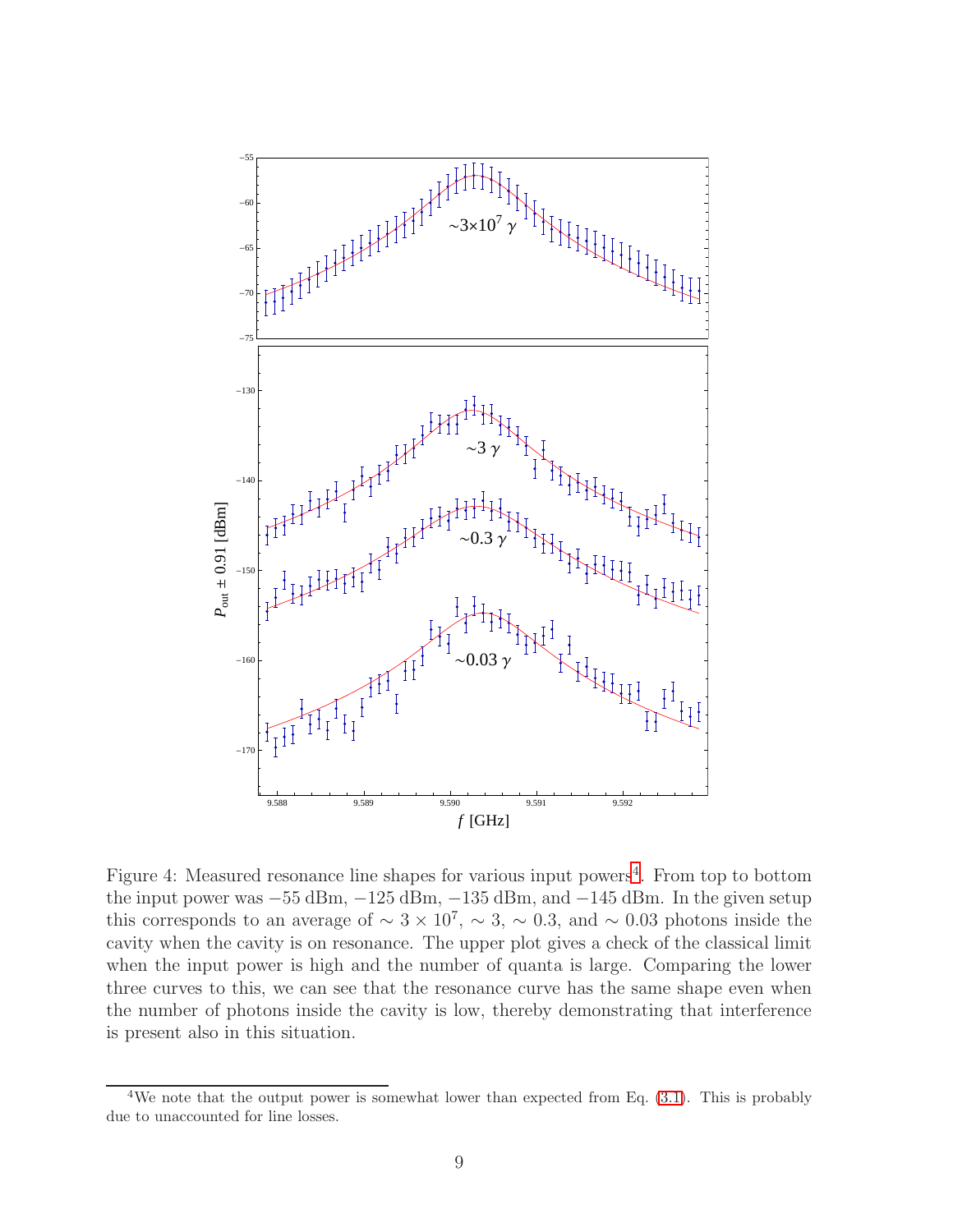| $P_{\text{in}}$ [dBm] | $\#\gamma$ in cavity | $Q_L$ |
|-----------------------|----------------------|-------|
| -55                   | $\sim 3 \times 10^7$ | 8800  |
| $-125$                | $\sim$ 3             | 8900  |
| $-135$                | $\sim 0.3$           | 7100  |
| $-145$                | $\sim 0.03$          | 8200  |

<span id="page-10-0"></span>Table 1: Measured values for the loaded  $Q_L$  at different input power. The input coupling coefficient of the cavity was  $\beta_1 = 0.89 \pm 0.05$  and for the output was  $\beta_2 = 0.94 \pm 0.05$ . We note that the errors in the determination of  $Q_L$  are relatively large (of order  $10\% - 20\%)$ and can be estimated to be around  $\Delta Q_L \sim 1000$ .

The results of our measurements at different power levels are shown in Fig. [4.](#page-9-1) The upper panel/curve shows a measurement at a relatively large input power of  $\sim -55$  dBm=  $10^{-8.5}$  W. Using Eq. [\(3.2\)](#page-8-1) we can see that this power corresponds to an averge of approximately  $3 \times 10^7$  photons in the cavity, certainly in the classical regime. The three lower curves correspond to lower input powers in the quantum regime: −125 dBm, −135 dBm, and −145 dBm corresponding to  $\sim$  3,  $\sim$  0.3, and  $\sim$  0.03 photons inside the cavity. Already on inspection the curves at very low input power are quite similar to the "classical" curve suggesting that interference works as expected. To check this we have fitted the output power to a Lorentzian curve. The results of our curve fits are given in Tab. [1.](#page-10-0) As we can see the measured  $Q_L$  are in reasonable agreement within the uncertainty of  $\Delta Q_L \sim 1000$  for all power levels. An unmodelled reactive component arising from the coupling probes has somewhat disturbed the Lorentzian line shape.

We have also performed a measurement of the noise spectrum without any input signal. The result is shown in Fig. [5.](#page-11-0) We fitted this spectrum with a Lorentzian. The resulting  $Q_L = 6100$  is also in reasonable agreement with the other measurements. For this measurement we chose a frequency resolution of  $\delta f_{\rm resolution} = 625 \text{Hz}$ . Comparing with Eq. [\(2.11\)](#page-6-0) we see that using this resolution the noise power in each frequency interval actually corresponds to less than one thermal photon inside the cavity per frequency bin. In this sense the thermal noise spectrum itself can be viewed as a test of the interference with less than one photon inside the cavity.

# 4 Conclusions

In this note we have investigated the question of whether resonant regeneration in lightshining-through-wall experiments still work in the regime where there is on average less than one photon inside the regeneration cavity. We have argued that the desired enhance-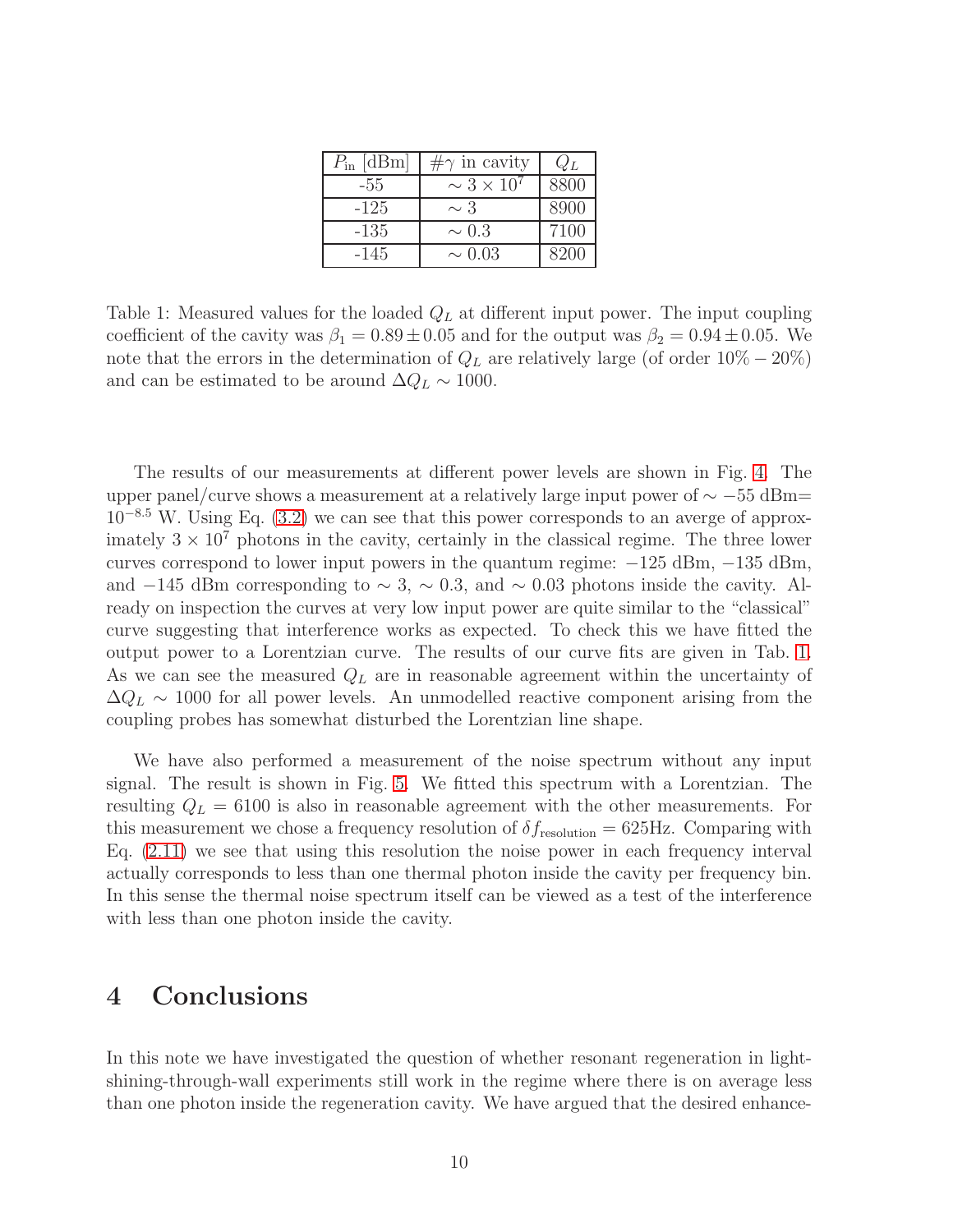<span id="page-11-0"></span>

Figure 5: Measurement of the thermal noise spectrum. The frequency resolution was  $\delta f_{\rm resolution} = 625$ Hz. The red fitted curve is a Lorentzian fit with  $Q_L = 6100$ .

ment is directly related to the (positive) interference of the photons in the cavity. The width of the resonance of a cavity or its quality factor,  $Q$ , are a direct measure of this interference. As a demonstration we have measured the Q-factor of a microwave cavity at different power levels from the classical regime, with many photons inside the cavity, to the "quantum" regime, with few or even less than one photon inside the cavity. The measured Q values are in reasonable agreement, demonstrating that the desired degree of interference is present even at very low power levels. This is in agreement with standard quantum mechanical arguments. Indeed, measuring the transmission curve of a cavity is very similar to a classic double (or better yet, multiple) slit experiment. Interference takes place between photons doing one pass, two passes and so on inside the cavity. And the transmission curve is the interference pattern in frequency space. In this sense our setup can also be viewed as an alternative version of the double slit experiment.

We have also discussed the role of thermal photons and noise. For frequencies in the microwave range at room temperature the number of thermal photons inside the cavity is larger than 1 since  $k_BT \gg \hbar \omega$ . Our measurements show that this does not cause any adverse effects to interference, in agreement with the fact that photons only weakly interact with each other.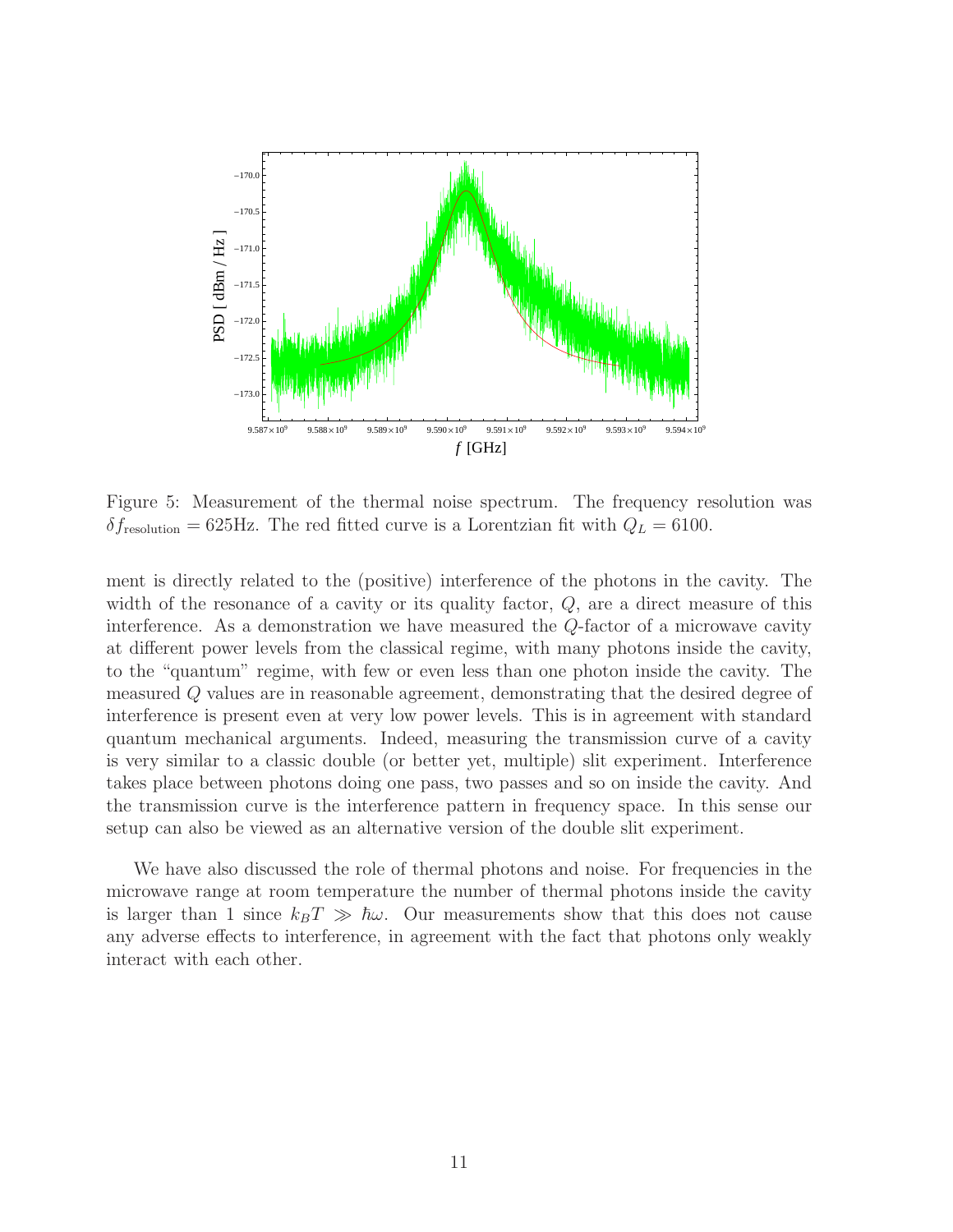## Acknowledgements

J. J. would like to thank Andrei Afanasev, Holger Gies and Axel Lindner for interesting discussions. Moreover, J. J. would like to than the Frequency Standards and Metrology Research Group at the University of Western Australia for their hospitality. This work is supported by the Australian Research Council grant DP1092690.

## <span id="page-12-0"></span>References

- [1] L. B. Okun, Sov. Phys. JETP 56, 502 (1982).
- [2] E. Witten, Phys. Lett. B149, 351 (1984).
- [3] B. Holdom, Phys. Lett. B166, 196 (1986).
- [4] K. R. Dienes, C. F. Kolda, and J. March-Russell, Nucl. Phys. B492, 104 (1997), arXiv:hep-ph/9610479.
- [5] S. A. Abel and B. W. Schofield, Nucl. Phys. B685, 150 (2004), arXiv:hep-th/0311051.
- [6] J. P. Conlon, JHEP 05, 078 (2006), arXiv:hep-th/0602233.
- [7] P. Svrcek and E. Witten, JHEP 06, 051 (2006), arXiv:hep-th/0605206.
- [8] S. A. Abel, J. Jaeckel, V. V. Khoze, and A. Ringwald, Phys. Lett. B666, 66 (2008), arXiv:hep-ph/0608248.
- [9] S. A. Abel, M. D. Goodsell, J. Jaeckel, V. V. Khoze, and A. Ringwald, JHEP 07, 124 (2008), arXiv:0803.1449.
- [10] A. Arvanitaki, S. Dimopoulos, S. Dubovsky, N. Kaloper, and J. March-Russell, Phys. Rev. D81, 123530 (2010), arXiv:0905.4720.
- <span id="page-12-1"></span>[11] M. Goodsell, J. Jaeckel, J. Redondo, and A. Ringwald, JHEP 11, 027 (2009), arXiv:0909.0515.
- <span id="page-12-2"></span>[12] M. Goodsell and A. Ringwald, Fortsch. Phys. 58, 716 (2010), arXiv:1002.1840.
- [13] C. Csaki, N. Kaloper, and J. Terning, Phys. Rev. Lett. 88, 161302 (2002), arXiv:hepph/0111311.
- [14] C. Csaki, N. Kaloper, M. Peloso, and J. Terning, JCAP 0305, 005 (2003), arXiv:hepph/0302030.
- [15] A. Mirizzi, G. G. Raffelt, and P. D. Serpico, Phys. Rev. D76, 023001 (2007), arXiv:0704.3044.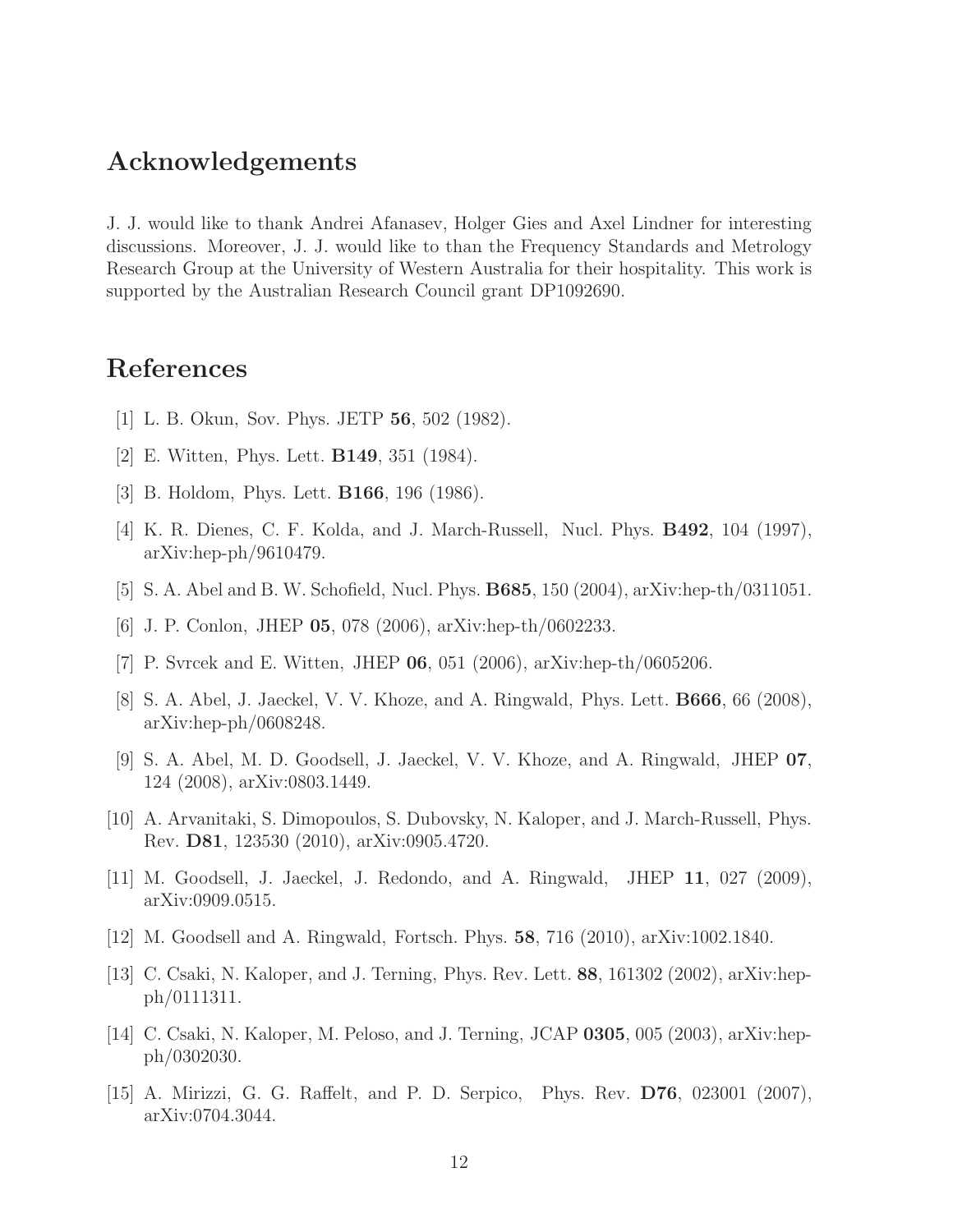- [16] D. Hooper and P. D. Serpico, Phys. Rev. Lett. 99, 231102 (2007), arXiv:0706.3203.
- [17] A. De Angelis, O. Mansutti, and M. Roncadelli, Phys. Rev. D76, 121301 (2007), arXiv:0707.4312.
- [18] K. A. Hochmuth and G. Sigl, Phys. Rev. D76, 123011 (2007), arXiv:0708.1144.
- [19] J. Jaeckel, J. Redondo, and A. Ringwald, Phys. Rev. Lett. 101, 131801 (2008), arXiv:0804.4157.
- [20] A. Payez, J. R. Cudell, and D. Hutsemekers, AIP Conf. Proc. 1038, 211 (2008), arXiv:0805.3946.
- [21] J. Isern, E. Garcia-Berro, S. Torres, and S. Catalan, (2008), arXiv:0806.2807.
- [22] A. De Angelis, O. Mansutti, M. Persic, and M. Roncadelli, (2008), arXiv:0807.4246.
- [23] M. Fairbairn, T. Rashba, and S. V. Troitsky, (2009), arXiv:0901.4085.
- [24] A. Mirizzi, J. Redondo, and G. Sigl, JCAP 0908, 001 (2009), arXiv:0905.4865.
- <span id="page-13-0"></span>[25] A. Mirizzi and D. Montanino, JCAP 0912, 004 (2009), arXiv:0911.0015.
- <span id="page-13-1"></span>[26] N. Bassan, A. Mirizzi, and M. Roncadelli, JCAP 1005, 010 (2010), arXiv:1001.5267.
- <span id="page-13-2"></span>[27] [BFRT Collaboration], G. Ruoso *et al.*, Z. Phys.  $C56$ , 505 (1992).
- [28] [BFRT Collaboration], R. Cameron et al., Phys. Rev. D47, 3707 (1993).
- [29] [BMV Collaboration], C. Robilliard et al., Phys. Rev. Lett. 99, 190403 (2007), arXiv:0707.1296.
- [30] [GammeV Collaboration], A. S. . Chou *et al.*, Phys. Rev. Lett. **100**, 080402 (2008), arXiv:0710.3783.
- [31] [OSQAR Collaboration], P. Pugnat et al., Phys. Rev. D78, 092003 (2008), arXiv:0712.3362.
- [32] [BMV Collaboration], M. Fouche *et al.*, Phys. Rev.  $D78$ , 032013 (2008), arXiv:0808.2800.
- [33] [LIPSS Collaboration], A. Afanasev et al., Phys. Lett.  $\mathbf{B679}$ , 317 (2009), arXiv:0810.4189.
- [34] [LIPSS Collaboration], A. Afanasev et al., Phys. Rev. Lett. 101, 120401 (2008), arXiv:0806.2631.
- [35] [ALPS Collaboration], K. Ehret *et al.*, Nucl. Instrum. Meth.  $\mathbf{A612}$ , 83 (2009), arXiv:0905.4159.